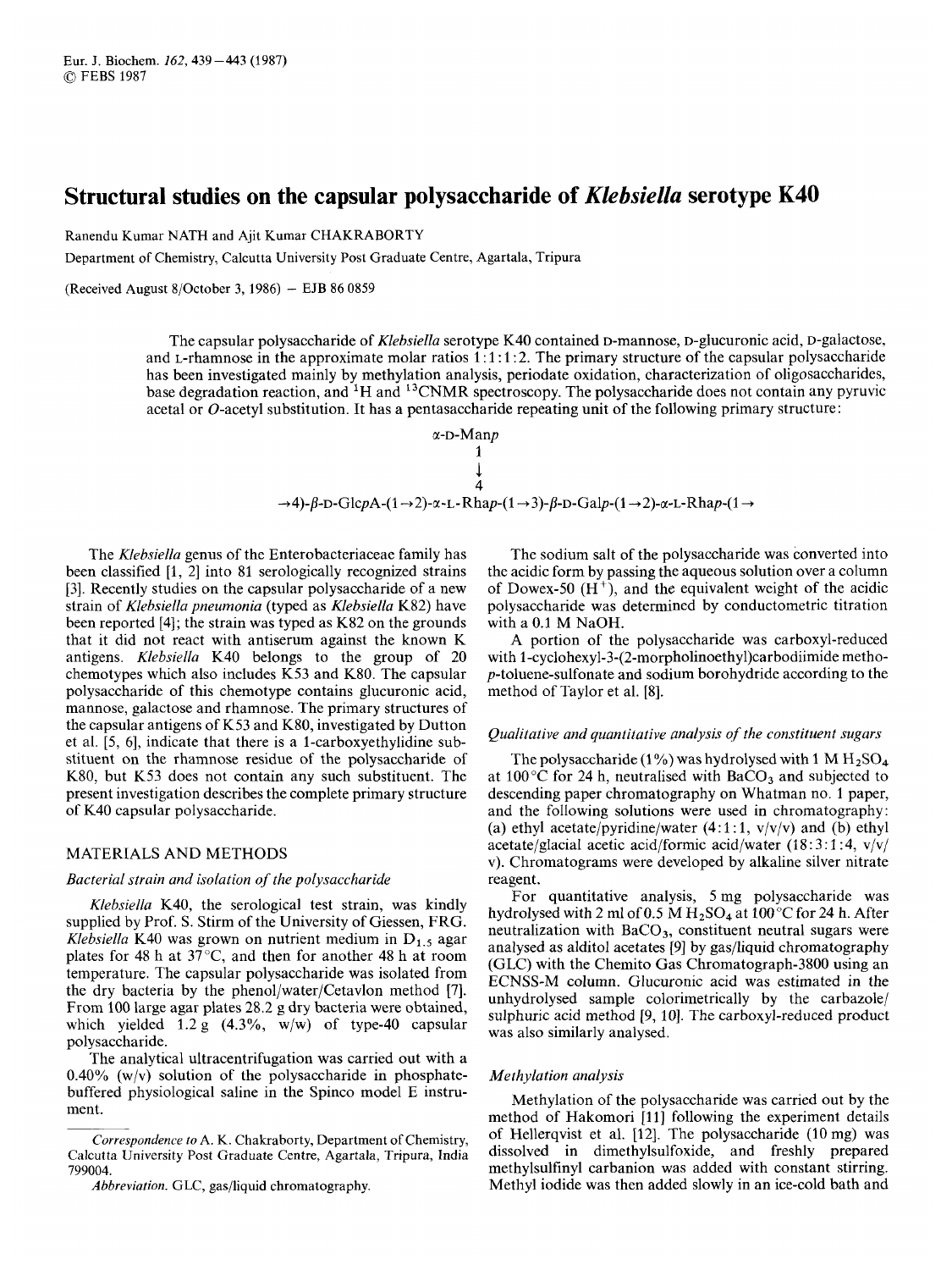the solution was stirred well for several hours. The methylated product was purified by passing it through a Sephadex LH-20 column and eluted with chloroform. A portion of the methylated product was carboxyl-reduced and dideuterated [13,14] with calcium borodeuteride. After stirring overnight at room temperature, the solution was dialysed against distilled water and lyophilized. The isolated oligosaccharides were also methylated in the same way except that the permethylated product was not dialysed. The purified methylated product was hydrolysed successively with 90% formic acid (100 $^{\circ}$ C, 3 h) and 0.125 M  $H_2SO_4$  (100 °C, 14 h), and converted to alditol acetates. The products were analysed by GLC and mass spectrometry (MS). Mass spectrometry was performed with the Finningen combined GLC/MS instrument.

The permethylated polysaccharide (20 mg) was dissolved in a mixture (5 ml) of dimethylsulfoxide and 2,2-dimethoxy-<br>propane  $(20:1)$  containing a trace of p-toluenesulfonic acid. The solution was stirred well under nitrogen. Methylsulfinyl carbanion (2 M, 2.5 ml) was then added, and the mixture was kept at room temperature overnight. It was neutralized with 50% acetic acid then diluted with water and extracted with chloroform. The recovered material was subjected to mild In a mixture (5 mi) of dimetryisuroxide and 2,2-dimetrioxy-<br>
Frological control and its derived oligosaccharides (10 – 20 mg/ml D<sub>2</sub>O) using<br>
The solution was stirred well under nitrogen. Methylsulfinyl the same external ated degraded product was isolated by partition between chloroform and water. The dried product was hydrolysed and the derived alditol acetates were analysed by GLC and mass spectrometry as described under methylation analysis.

# Isolation of the oligosaccharides

The K40 polysaccharide was partially hydrolysed with  $0.5$  M H<sub>2</sub>SO<sub>4</sub> at 100<sup>°</sup>C (1 mg dissolved in 1 ml acid solution, hydrolysed 2 h for aldobiouronic acid and 1 h for other oligosaccharides). After neutralisation with  $BaCO<sub>3</sub>$ , the acidic oligosaccharides were separated by high-voltage electrophoresis [17] (45 V/cm, 2 h) in pyridine/glacial acetic acid/water (10:4: 86) at pH 5.3 using Whatman 3MM paper. The isolated aldobiouronic acid (H2), aldotriouronic acid (H3), and aldotetrauronic acid (H4) were analysed by the usual methods.

# Determination *of*  reducing end-group

The reducing end-group of the oligosaccharide mined according to the method of Morrison. The oligosaccharide (2 mg in 1 ml water) was reduced with  $NabH_4$  (2 mg) overnight. The reduced product was successively treated with 0.1 M HCl (16 h, 100 $^{\circ}$ C), and then with 5% hydroxyammonium chloride in pyridine (2 ml, boiled at 100 "C, 15 min). The cooled solution was boiled with acetic anhydride (3 ml, 100 "C, 1 h). The reducing end-group was converted to acetylated alditol and the remaining part of the oligosaccharide was available as monomers of acetylated aldononitriles. The chloroform extract of the mixture was analysed by GLC using a OV-17 column.

## Periodate oxidation

To the K40 polysaccharide solution (20 mg in 5 ml  $H_2O$ ) was added sodium metaperiodate solution (0.1 M, 5 ml), and the solution was kept for 100 h at room temperature in the dark. An excess of ethylene glycol was then added to the solution to destroy the excess of added periodate. After dialysis, the product was recoverd by lyophilization. The oxidised polyaldehyde was reduced with sodium borohydride (25 mg), decationised with Dowex-50  $(H<sup>+</sup>)$ , and evaporated to dryness. The reduced polyol was hydrolysed with 0.5 M  $H_2SO_4$  (100 °C, 8 h), and the products were analysed by GLC as alditol acetates. *zy* and *zy secoverd* by lyophilization. The yde was reduced with sodium borohydride ed with Dowex-50 (H<sup>+</sup>), and evaporated duced polyol was hydrolysed with 0.5 M (), and the products were analysed by GLC  $\alpha$  analysis

# *NMR*  spectroscopic

was hydrolysed successively with 90% formic acid (100°C, NMR spectroscopic analysis (<sup>1</sup>H and <sup>13</sup>C) was carried<br>3h) and 0.125 M H<sub>2</sub>SO<sub>4</sub> (100°C, 14h), and converted to out with the Bruker WM-300 spectrometer with D<sub>2</sub>O mass spectrometry (MS). Mass spectrometry was performed<br>with the Finningen combined GLC/MS instrument.<br>times to exchange H by <sup>2</sup>H before using it for spectroscopic<br>measurements. In the <sup>13</sup>C NMR experiment a solution of<br> NMR spectroscopic analysis (<sup>1</sup>H and <sup>13</sup>C) was carried out with the Bruker WM-300 spectrometer with  $D_2O$  as the solvent. The dissolution of the polysaccharide in absolute  $D_2O$  and subsequent lyophilization were carred out three times to exchange H by  ${}^{2}\dot{H}$  before using it for spectroscopic measurements. In the <sup>13</sup>C NMR experiment a solution of the polysaccharide (30 mg/ml  $D_2O$ ) was run at room tempera-<br>ture at 75.47 MHz using sodium 2,2,3,3-tetradeutero-4,4-TWIN Spectroscopic antarysis ( $\pi$  and  $\pi$ ) was carried out with the Bruker WM-300 spectrometer with  $D_2O$  as the solvent. The dissolution of the polysaccharide in absolute  $D_2O$  and subsequent lyophilization were carr dimethyl-4-silapentanoate (TSP) as the external standard. 'H NMR experiments were carried out with the polysaccharide and its derived oligosaccharides  $(10-20 \text{ mg/ml D}_2O)$  using the same external standard at room temperature at 300.13 **MHz.** 

## Chromium trioxide oxidation (191

A mixture of the polysaccharide (10 mg and  $m\gamma$ -inositol (10 mg) was dissolved in formamide (3 ml), and acetylated with acetic anhydride and pyridine. The isolated freeze-dried product was dissolved in acetic acid (3 ml) and powdered chromium trioxide (200 mg) was added. The solution was heated for 3 h at 50°C. The mixture was partitioned between water and chloroform. The product isolated from the chloroform extract was evaporated to dryness. The oxidised product was then analysed for the constituent sugars as alditol acetates by GLC. Another portion of the polysaccharide was carboxyl-reduced and then subjected to chromium trioxide oxidation.

# Enzymic hydrolysis *(201*

gh-voltage electrophore-<br>
glacial acetic acid/water<br>
IMM paper. The isolated Enzymic hydrolysis [20]<br>
uronic acid (H3), and The aldobiouronic acid (1 mg) of K40 polysaccharide was<br>
ed by the usual methods.<br>  $\beta$ -D-glucuro The aldobiouronic acid (1 mg) of K40 polysaccharide was dissolved in acetate buffer (pH 4.5, 2 ml) and incubated with  $\beta$ -D-glucuronidase from *Helix pomatia* at 37 °C for 24 h. The liberated sugars were detected by paper chromatography.

# RESULTS

# Composition

Klebsiella strain K40, grown in nutrient agar plates, yielded 4.5% (w/w) of acidic polysaccharide. Homogeneity of the polysaccharide was tested by measuring the sedimentation coefficient in an analytical ultracentrifuge, where a single peak metric titration, was found to be 840. Optical rotations of the mass of the acidic polysaccharide, determined by conducto- $(s_{20}^{\circ} = 3.2 \times 10^{-13} \text{ s})$  was obtained. The relative molecular sugars, isolated from the hydrolysate, indicated that mannose, galactose and glucuronic acid had **D** configuration and rhamnose L. The sugar composition of the polysaccharide is shown in Table 1.

#### Methylation analysis

The results of methylation analysis are recorded in Table 2. The methylated monomers were analysed by GLC/MS of the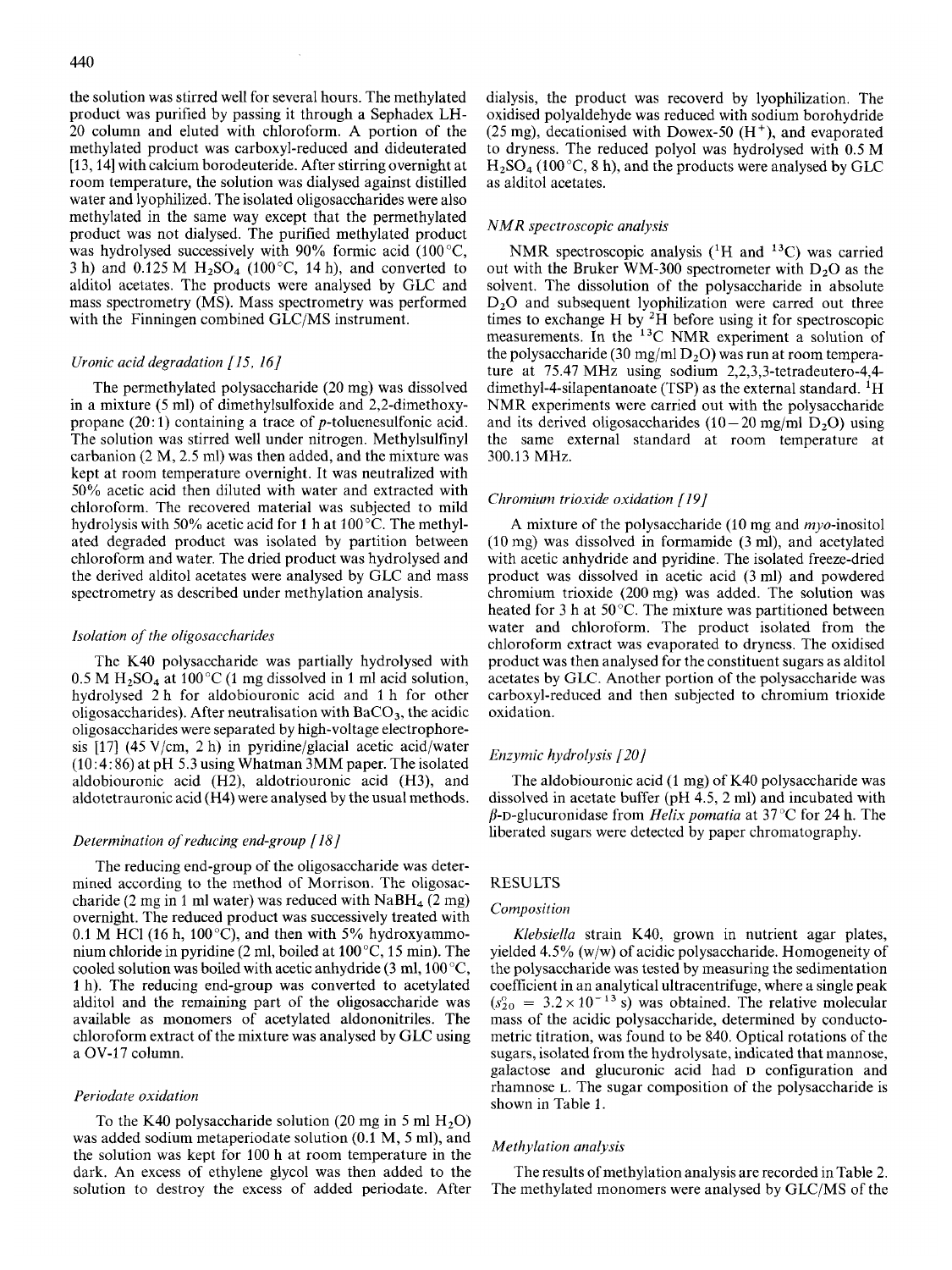the permethylated glycan after reduction/dideuteration, was alditol acetates. The dideuterated fragment, obtained from alditol acetates. The dideuterated fragment, obtained from *Anomeric configurations*<br>the permethylated glycan after reduction/dideuteration, was<br>identified by the appearance of the peak at  $m/z = 263$  in the summarised in T mass spectra, which was observed instead of the normal peak at  $m/z = 261$ .

# *Characterization of oligosaccharides*

Some properties of the acidic oligosaccharides obtained from the polysaccharide by partial hydrolysis are shown in Table 3, and the results of methylation analysis are given in Table 2. The dideuterated fragment from 1,5,6-tri-O-acetyl-2,3,4-tri-O-methylglucitol was identified by the mass spectral peaks at  $m/z = 191$  and 235 instead of normal peaks at  $m/z = 189$  and 233.

#### *Uronic acid degradation*

The results of uronic acid degradation in the permethylated polysaccharide are shown in Table 2, column VII. It was substituted rhamnose (one unit) was attached to  $O$ -4 of the **acetyl-3,4-di-O-methylrhamnitol.**  This indicated that the observed that the  $\beta$ -elimination caused the loss of 1,2,5-tri-Oglucuronic acid.

# *Periodate oxidution*

Periodate oxidation of the polysaccharide yielded rhamnose and galactose as the main components in the molar ratios 0.9:1.0. As expected, the results indicated that the branched rhamnosyl and the 3-linked galactosyl residues survived periodate oxidation.

Hexoses were determined by GLC as alditol acetates [9], and hexuronic acid by the carbazole/sulphuric acid method [10]; polysaccharide was carboxyl-reduced by using 1-cyclohexyl-3-(2 **morpholinoethy1)carbodiimide** metho-p-toluenesulfonate and  $NaBH<sub>4</sub> according to the method of Taylor et al. [8]$ 

| Polysaccharide                  |       |              | Molar ratios of constituent sugars |              |       |
|---------------------------------|-------|--------------|------------------------------------|--------------|-------|
|                                 | D-Man | n-Gal        | L-Rha                              | D-GlcA       | n-Gle |
| Native<br>Carboxyl-reduced 1.00 | 1.00  | 1.02<br>1.05 | 1.75<br>1.85                       | 1.15<br>0.25 | 0.85  |

2.5 Hz) in the spectrum of H4 was accounted for by the  $\beta$ -<br>linkage of the galactose attached to rhamnose. From the<br>signals at  $\delta = 5.05$  ppm ( $J = 2.5$  Hz) and 5.32 ppm ( $J =$ <br>3.0 Hz) in the spectrum of the polymer, the m The results of 'H NMR and **I3C** NMR spectra are summarised in Table 4. The 'H NMR spectrum of the polymer showed the presence of five anomeric protons, of which Anomeric configurations<br>
The results of <sup>1</sup>H NMR and <sup>13</sup>C NMR spectra are<br>
summarised in Table 4. The <sup>1</sup>H NMR spectrum of the poly-<br>
mer showed the presence of five anomeric protons, of which<br>
three were  $\alpha$  linkages a three were  $\alpha$  linkages and two  $\beta$  linkages. From the appearance of the signal at  $\delta = 4.64$  ppm ( $J = 7.5$  Hz) in the spectrum of H2, a  $\beta$  linkage was assigned to glucuronic acid. Liberation of glucuronic acid by the treatment of the aldobiouronic acid with  $\beta$ -D-glucuronidase also confirmed that glucuronic acid was  $\beta$ -linked. In the spectrum of H3, the anomeric signals at  $\delta = 5.22$  ppm and 5.15 ppm were integrated together for 1.5 integrals for protons, and hence it was obvious that the rhamnose was  $\alpha$ -linked. The signal at  $\delta = 4.85$  ppm ( $J =$ or the signal at  $\theta = 4.04$  ppm  $(J = 7.5 \text{ Hz})$  in the spectrum<br>of H2, a  $\beta$  linkage was assigned to glucuronic acid. Liberation<br>of glucuronic acid by the treatment of the aldobiouronic acid<br>with  $\beta$ -D-glucuronidase also 7.5 Hz) in the spectrum of H4 was accounted for by the  $\beta$ linkage of the galactose attached to rhamnose. From the signals at  $\delta$  = 5.05 ppm *(J = 2.5 Hz)* and 5.32 ppm *(J = 3.44)* 3.0 Hz) in the spectrum of the polymer, the mannose and the second rhamnose of the repeating unit were deduced to be a-linked.

In accordance with the assignment of anomeric configurations by the  ${}^{1}H$  NMR spectral data, the signals of the spectrum of the polymer in the anomeric region of the **13C**  NMR were also assigned.

Table 3. *Acidic oligosaccharides from* Klebsiella *serotype 40 capsular polysaccharide obtained by partial acid hydrolysis* 

| ratios 0.9:1.0. As expected, the results indicated that the branched rhamnosyl and the 3-linked galactosyl residues<br>survived periodate oxidation.                        | 2 indicates aldobiouronic acid; H3, aldotriouronic acid; H4,<br>aldotetrauronic acid. Ratio of reducing/non-reducing hexoses was<br>obtained from the ratio of acetylated alditol/aldononitriles; the GlcA<br>derivative not recorded in GLC analysis |                      |     |  |  |  |  |  |  |
|-----------------------------------------------------------------------------------------------------------------------------------------------------------------------------|-------------------------------------------------------------------------------------------------------------------------------------------------------------------------------------------------------------------------------------------------------|----------------------|-----|--|--|--|--|--|--|
|                                                                                                                                                                             | Determination                                                                                                                                                                                                                                         | Oligosaccharides     |     |  |  |  |  |  |  |
| Table 1. Sugar composition of Klebsiella K40 capsular polysaccharide<br>Hexoses were determined by GLC as alditol acetates [9], and                                         |                                                                                                                                                                                                                                                       | $H2$ $H3$            | HA  |  |  |  |  |  |  |
| hexuronic acid by the carbazole/sulphuric acid method [polysaccharide was carboxyl-reduced by using 1-cyclohexyl-2<br>morpholinoethyl)carbodiimide metho-p-toluenesulfonate | Yield                                                                                                                                                                                                                                                 | 8.5 24.4             |     |  |  |  |  |  |  |
|                                                                                                                                                                             | and Molar ratios of sugars:                                                                                                                                                                                                                           |                      |     |  |  |  |  |  |  |
| $NaBH4 according to the method of Taylor et al. [8]$                                                                                                                        | L-Rha                                                                                                                                                                                                                                                 | $0.8$ 0.9            |     |  |  |  |  |  |  |
|                                                                                                                                                                             | D-Cral                                                                                                                                                                                                                                                | 1.0 <sub>1</sub>     |     |  |  |  |  |  |  |
| Polysaccharide Molar ratios of constituent sugars                                                                                                                           |                                                                                                                                                                                                                                                       | 1.0<br>1.0           |     |  |  |  |  |  |  |
|                                                                                                                                                                             | Reducing-end sugar                                                                                                                                                                                                                                    | Gal                  | Rha |  |  |  |  |  |  |
| D-Man D-Gal L-Rha D-GlcA D-Glc Ratio of reducing/non-reducing                                                                                                               |                                                                                                                                                                                                                                                       |                      |     |  |  |  |  |  |  |
|                                                                                                                                                                             | hexoses                                                                                                                                                                                                                                               | $1:1$ $1:1.8$        |     |  |  |  |  |  |  |
| 1.75<br>1.15<br>1.00<br>Carboxyl-reduced 1.00<br>1.05 1.85<br>0.25<br>0.85                                                                                                  | Mobility in paper electrophoresis<br>(relative to GicA)                                                                                                                                                                                               | $0.62$ $0.46$ $0.36$ |     |  |  |  |  |  |  |
|                                                                                                                                                                             |                                                                                                                                                                                                                                                       |                      |     |  |  |  |  |  |  |

Table 2. *Identification and molar ratios* of *0-acetyl-0-methyl alditols obtained.from* Klebsiella *K40 capsular polysaccharide and its derivatives*  3,4-RhaOH etc. indicates **1,2,5-tri-O-acetyl-3,4-di-O-methylrhamnitol** etc. *t,* indicates retention time relative to 2,3,4,6-GlcOH *(t,* = 1 .OO) and 2,3-GlcOH ( $t_r$  = 5.39) in GLC on an ECNSS-M column at 170°C. I, type-40 polysaccharide, permethylated; II, type-40 polysaccharide, permethylated and reduced with Ca(BD<sub>4</sub>)<sub>2</sub>; III, aldobiouronic acid, permethylated; IV, a Carboxyl-reduced 1.00 1.05 1.85 0.25 0.85 (relative to GicA) 0.62 0.46 0.56<br>
Table 2. *Identification and molar ratios of* O-acetyl-O-methyl alditols obtained from Klebsiella *K40 capsular polysaccharide and its derivative* acid, permethylated; VI, aldotetrauronic acid, permethylated and carboxyl-reduced with  $Ca(BD<sub>4</sub>)<sub>2</sub>$ ; VII, type-40 polysaccharide, basedegraded

| Peracetyl<br>derivative of |            |       |          | Ratio of peak integrals obtained in GLC |      |      |      |      |      |
|----------------------------|------------|-------|----------|-----------------------------------------|------|------|------|------|------|
|                            | literature | found |          |                                         | Ш    | IV   |      | VI   | VII  |
| 3,4-RhaOH                  | 0.92       | 0.90  | 0.88     | 0.80                                    | 1.00 | 0.80 | .80  | 1.80 |      |
| 2,3,4,6-ManOH              | 00.1       | 1.00  | $1.00\,$ | 1.00                                    |      |      |      |      | 1.00 |
| 3-RhaOH                    | 1.94       | 1.90  | 0.80     | 1.20                                    |      |      |      |      | 0.80 |
| 2,4,6-GalOH                | 2.28       | 2.23  | 1.00     | $-1.05$                                 |      | 1.00 | 1.00 | 1.00 | .05  |
| $2,3,4$ -GlcOH             | 2.49       | 2.48  |          |                                         |      |      |      | 0.80 |      |
| $2.3 - GlcOH$              | 5.39       | 5.39  |          | 0.88                                    |      |      |      |      |      |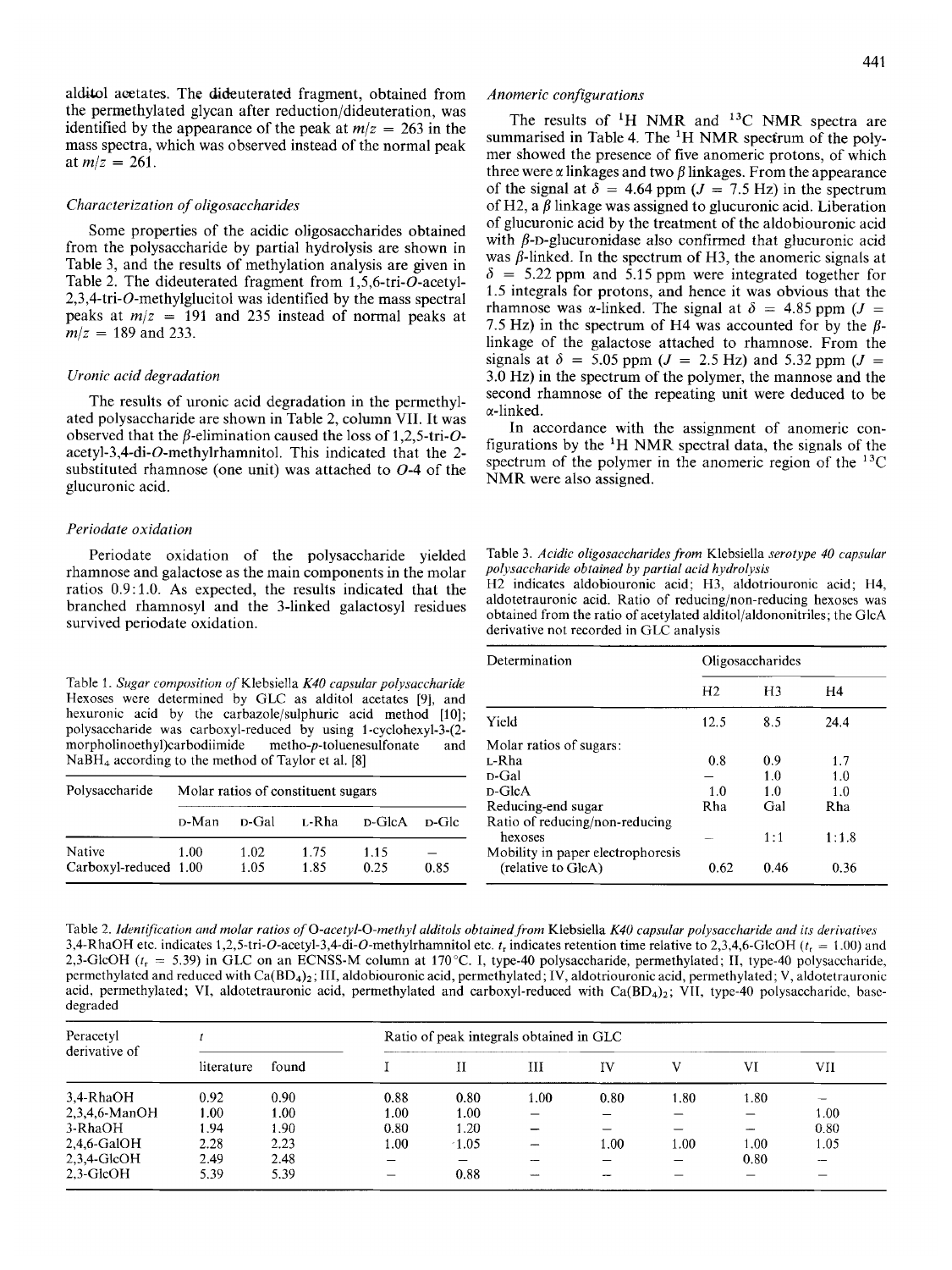Table 4. *NMR data for Klebsiella K40 capsular polysaccharide and its oligosaccharides*<br><sup>1</sup>H NMR spectra were run at 300.13 MHz at room temperature, and <sup>13</sup>C at 75.47 MHz, room temperature; TSP was the external standard u <sup>1</sup>H NMR spectra were run at 300.13 MHz at room temperature, and <sup>13</sup>C at 75.47 MHz, room temperature; TSP was the external standard used. In <sup>1</sup>H NMR chemical stands were measured relative to acetone ( $\delta = 2.22$  ppm), an Table 4. *NMR data for* Klebsiella *K40 capsular polysaccharide and its oligosaccharides*<br><sup>1</sup>H NMR spectra were run at 300.13 MHz at room temperature, and <sup>13</sup>C at 75.47 MHz, room temperature; TSP was the external standar NMR chemical shifts were measured relative to acetone (31.07 ppm)

| Table 4. <i>NMR data for</i> Klebsiella <i>K40 capsular polysaccharide and its oligosaccharides</i><br><sup>1</sup> H NMR spectra were run at 300.13 MHz at room temperature, and <sup>13</sup> C at 75.47 MHz, room temperature; TSP was the external standar |               |                                               |                                                  |
|----------------------------------------------------------------------------------------------------------------------------------------------------------------------------------------------------------------------------------------------------------------|---------------|-----------------------------------------------|--------------------------------------------------|
|                                                                                                                                                                                                                                                                |               |                                               |                                                  |
| Compound                                                                                                                                                                                                                                                       | $\rm ^1H$ NMR |                                               | $13C$ NMR                                        |
|                                                                                                                                                                                                                                                                |               | proton<br>ratio of<br>integrals<br>assignment | chemical<br>shift<br>carbon<br>assignment        |
| <del>▎▎▎▝▝▝▝▝▝▝▝▝▝▝▝▝▝▝▝▝▝▝▝▝▝▝▝▝▝▝▝▝▝▝▝▝</del><br>ppm                                                                                                                                                                                                         |               |                                               |                                                  |
| 5.18                                                                                                                                                                                                                                                           |               |                                               |                                                  |
| $GlcA\beta1 - 2RhaOH$<br>aldobiouronic acid                                                                                                                                                                                                                    | 4.64<br>(7.5) | α-RhaOH<br>β-GlcA<br>β-RhaOH                  |                                                  |
|                                                                                                                                                                                                                                                                | (7.0)         | $CH_3$ of Rh                                  |                                                  |
| $GlcA\beta1 - 2Rh\alpha\alpha1 - 3GalOH$<br>aldotriouronic acid                                                                                                                                                                                                |               |                                               |                                                  |
|                                                                                                                                                                                                                                                                |               | $\beta$ -GalOH                                |                                                  |
|                                                                                                                                                                                                                                                                |               | $\beta$ -GlcA                                 |                                                  |
|                                                                                                                                                                                                                                                                |               | $CH_3$ of RI                                  |                                                  |
| GlcA $\beta$ 1 - 2Rha $\alpha$ 1 - 3Gal $\beta$ 1 - 2RhaOH 5.20<br>aldotetrauronic acid 5.08                                                                                                                                                                   | (2.0)         | α-RhaOH<br>α-Rha                              |                                                  |
|                                                                                                                                                                                                                                                                | (7.5)         |                                               |                                                  |
|                                                                                                                                                                                                                                                                |               |                                               |                                                  |
|                                                                                                                                                                                                                                                                | (6.0)         | $CH3$ of Rh                                   |                                                  |
| $-4GlcA\beta1 - 2Rh\alpha\alpha1 - 3Gal\beta1 - 2Rh\alpha\alpha1 - 5.32$                                                                                                                                                                                       | (3.0)         | α-Ma                                          | 176.16<br>C-6 of GlcA<br>$\beta$ -GleA<br>102.19 |
|                                                                                                                                                                                                                                                                |               | ι-Rh<br>α-Rha                                 | 101.64<br>$R$ -Ga                                |
| 1 Man<br>native polysaccharide                                                                                                                                                                                                                                 |               | $\beta$ -Gal                                  | 99.90<br>95.7'                                   |
|                                                                                                                                                                                                                                                                |               | $\beta$ -GlcA<br>CH <sub>3</sub> of Rha       | 95.31<br>x-Kh                                    |
|                                                                                                                                                                                                                                                                |               |                                               | $C-6$ o<br>61.76<br>Gal and Man<br>61.23         |
|                                                                                                                                                                                                                                                                |               |                                               | C-6 of Rha                                       |
|                                                                                                                                                                                                                                                                |               |                                               |                                                  |

In order to obtain further information on the anomeric configurations, the acetylated products of the native and carboxyl-reduced polysaccharide were subjected to chromium trioxide oxidation [19]. The oxidised products were analysed as alditol acetates for the neutral sugars. The molar ratios of mannose, galactose and rhamnose in the native polysaccharide were  $1.00:0.25:1.40$ , and in the carboxyl-reduced product the molar ratios of mannose, galactose, rhamnose and glucose were  $1.00:0.30:1.50:0.25$ . Galactose was considerably degraded in both the samples, and glucose derived from glucuronic acid in the carboxyl-reduced product was also degraded during oxidation. The survival of mannose and rhamnose indicated that they were all  $\alpha$ -linked.

# DISCUSSION

The quantitative constituent analysis (Table 1), the results of methylation (Table 2) and NMR spectrosocopy of the polymer (Table 4) indicate that the polysaccharide consists of pentasaccharide repeating units containing one residue each of unsubstituted D-mannose, 4-substituted D-glucuronic acid, 3-substituted D-galactose, 2-substituted L-rhamnose, and 2,4 disubstituted L-rhamnose. The repeating unit must be branched with a chain L-rhamnosyl residue carrying the branch that terminates in a D-mannosyl unit.

The **I3C** NMR spectrum of K40 polysaccharide showed five signals (Table 4) in the anomeric region with an approximately equal ratio of integrals. The signals at 17.46 ppm and 17.79 ppm were assigned to  $CH_3$  groups of the two rhamnose units. The signal at 176.16 ppm was attributed to C-6 of the D-glucuronic acid residue [21]. In the **'H** NMR spectrum of the polysaccharide, five signals were observed for five anomeric protons (Table4). The ratio of integrals for the signal at  $\delta = 1.32$  ppm indicated the presence of six protons in two methyl groups of the two rhamnose units. The absence of signals at  $\delta = 1.5$  ppm and 2.2 ppm indicated the absence of pyruvate [22] and acetate [23] in the polysaccharide. Results of chromium trioxide oxidation and the enzymic reaction also support the assigned anomeric configurations. The spectral results also indicated that the repeating unit was a pentasaccharide.

From the sugar composition and other properties (Table 3), and methylation data (Table 2), the following structures of the aldobiouronic acid (H2), aldotriouronic acid (H3), and aldotetrauronic acid (H4) are established:

H2: 
$$
\text{D-GlcA} \cdot (1 \rightarrow 2) \cdot \text{L-Rha}
$$

 $H3: p\text{-}GlcA-(1\rightarrow 2)\text{-}L\text{-}Rha-(1\rightarrow 3)\text{-}p\text{-}Gal$ 

 $H4: D-GlcA-(1\rightarrow 2)-L-Rha-(1\rightarrow 3)-D-Gal-(1\rightarrow 2)-L-Rha$ 

The position of mannose in the repeating unit could be located from the results of base degradation reaction. When the permethylated polysaccharide is subjected to base degradation, the 4-substituent on the glycosyluronic acid residue is eliminated along with the uronic acid. The loss of 1,2,5-tri-O-